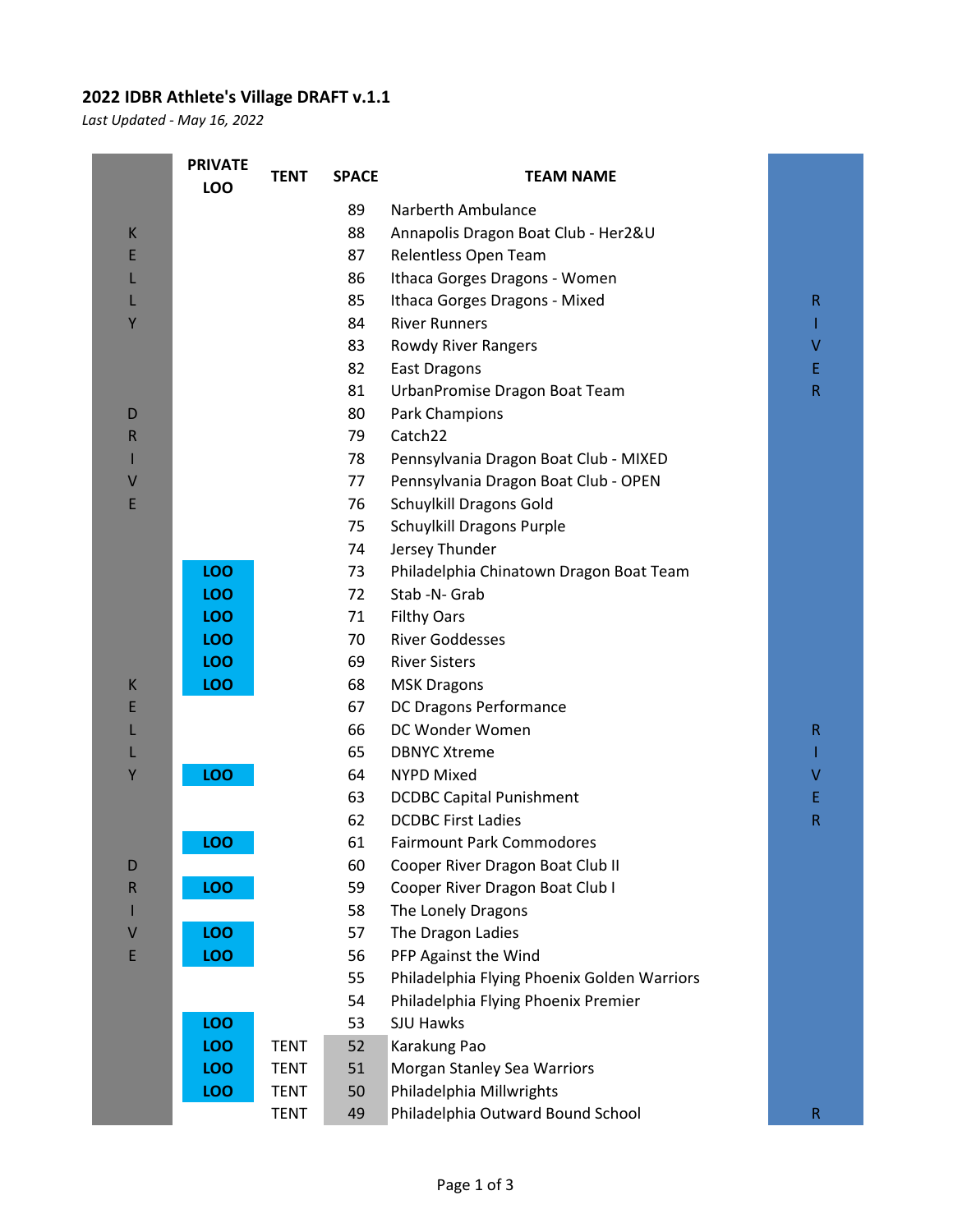|             | <b>PRIVATE</b><br><b>LOO</b> | <b>TENT</b> | <b>SPACE</b>   | <b>TEAM NAME</b>                           |             |
|-------------|------------------------------|-------------|----------------|--------------------------------------------|-------------|
|             |                              | <b>TENT</b> | 48             | Photon's Folly                             | I           |
|             | LOO                          | <b>TENT</b> | 47             | Philadelphia Police Boat Team              | V           |
|             |                              | <b>TENT</b> | 46             | Navy Supply Corps Foundation               | E           |
| $\sf K$     | <b>LOO</b>                   | <b>TENT</b> | 45             | Navy Supply Corps Foundation               | $\mathsf R$ |
| E           | LOO                          | <b>TENT</b> | 44             | Parx Casino - Get Lucky in Row Time        |             |
| L           |                              | <b>TENT</b> | 43             | <b>Making Waves</b>                        |             |
| L           | LOO                          | <b>TENT</b> | 42             | <b>Making Waves</b>                        |             |
| Y           | LOO                          | <b>TENT</b> | 41             | Hope Afloat USA                            |             |
|             |                              | <b>TENT</b> | 40             | Annapolis Dragon Boat Club                 |             |
|             | LOO                          | <b>TENT</b> | 39             | <b>EwingCole Paddletects</b>               |             |
|             | LOO                          | <b>TENT</b> | 38             | Gloucester County Vixens Boat IV           |             |
| D           | LOO                          | <b>TENT</b> | 37             | Gloucester County Vixens Boat III          | $\mathsf R$ |
| $\mathsf R$ | LOO                          | <b>TENT</b> | 36             | <b>Gloucester County Vixens Boat II</b>    | T           |
|             | LOO                          | <b>TENT</b> | 35             | <b>Gloucester County Vixens Boat I</b>     | V           |
| $\vee$      | LOO                          | <b>TENT</b> | 34             | Ascend/TD Turning Points for Children 2    | E           |
| E           | LOO                          | <b>TENT</b> | 33             | Ascend/TD Turning Points for Children 1    | ${\sf R}$   |
|             | <b>LOO</b>                   | <b>TENT</b> | 32             | InspiriTec                                 |             |
|             |                              | <b>TENT</b> | 31             | InspiriTec                                 |             |
|             | LOO                          | <b>TENT</b> | 30             | <b>Bucks Fury</b>                          |             |
|             |                              | <b>TENT</b> | 29             | <b>Bucks Fury 2</b>                        |             |
|             |                              | <b>TENT</b> | 28             | <b>Bucks Fusion Mixed</b>                  |             |
|             | <b>LOO</b>                   | <b>TENT</b> | 27             | <b>Bucks Fusion Women</b>                  |             |
|             | LOO                          | <b>TENT</b> | 26             | <b>Dueling Dragons 2</b>                   | $\mathsf R$ |
|             |                              | <b>TENT</b> | 25             | Dueling Dragons 1                          | T           |
|             | LOO                          | <b>TENT</b> | 24             | DragonPhire                                | V           |
|             |                              | <b>TENT</b> | 23             | DragonPhire                                | E           |
| К           | LOO                          | <b>TENT</b> | 22             | Greater Chicago Dragon Boat Club           | $\mathsf R$ |
| E           |                              | <b>TENT</b> | 21             | <b>Relentless Mixed 1</b>                  |             |
| L           |                              | <b>TENT</b> | 20             | Relentless Orange Krush                    |             |
| L           |                              | <b>TENT</b> | 19             | Relentless Premier Women                   |             |
| Υ           | LOO                          | <b>TENT</b> | 18             | <b>Relentless Warriors</b>                 |             |
|             | LOO                          | <b>TENT</b> | 17             | Ships and Iggles                           |             |
| D           | LOO                          | TENT        | 16             | <b>Pottstown Dragon Warriors</b>           |             |
| $\mathsf R$ | LOO                          | <b>TENT</b> | 15             | <b>QUEEN BEES II</b>                       |             |
|             | <b>LOO</b>                   | <b>TENT</b> | 14             | <b>QUEEN BEES I</b>                        |             |
| V           |                              | <b>TENT</b> | 13             | Wicked Warriors of East Greenwich 11       | $\mathsf R$ |
| E           | <b>LOO</b>                   | <b>TENT</b> | 12             | Wicked Warriors of East Greenwich 10       |             |
|             |                              | TENT        | 11             | Wicked Warriors of East Greenwich 9        | ٧           |
|             | LOO                          | <b>TENT</b> | 10             | <b>Wicked Warriors of East Greenwich 8</b> | Ε           |
|             |                              | <b>TENT</b> | 9              | Wicked Warriors of East Greenwich 7        | $\mathsf R$ |
|             | <b>LOO</b>                   | <b>TENT</b> | 8              | Wicked Warriors of East Greenwich 6        |             |
|             |                              | <b>TENT</b> | $\overline{7}$ | <b>Wicked Warriors of East Greenwich 5</b> |             |
|             | LOO                          | <b>TENT</b> | 6              | Wicked Warriors of East Greenwich 4        |             |
|             |                              | <b>TENT</b> | 5              | Wicked Warriors of East Greenwich 3        |             |
|             | LOO                          | <b>TENT</b> | $\overline{4}$ | Wicked Warriors of East Greenwich 2        |             |